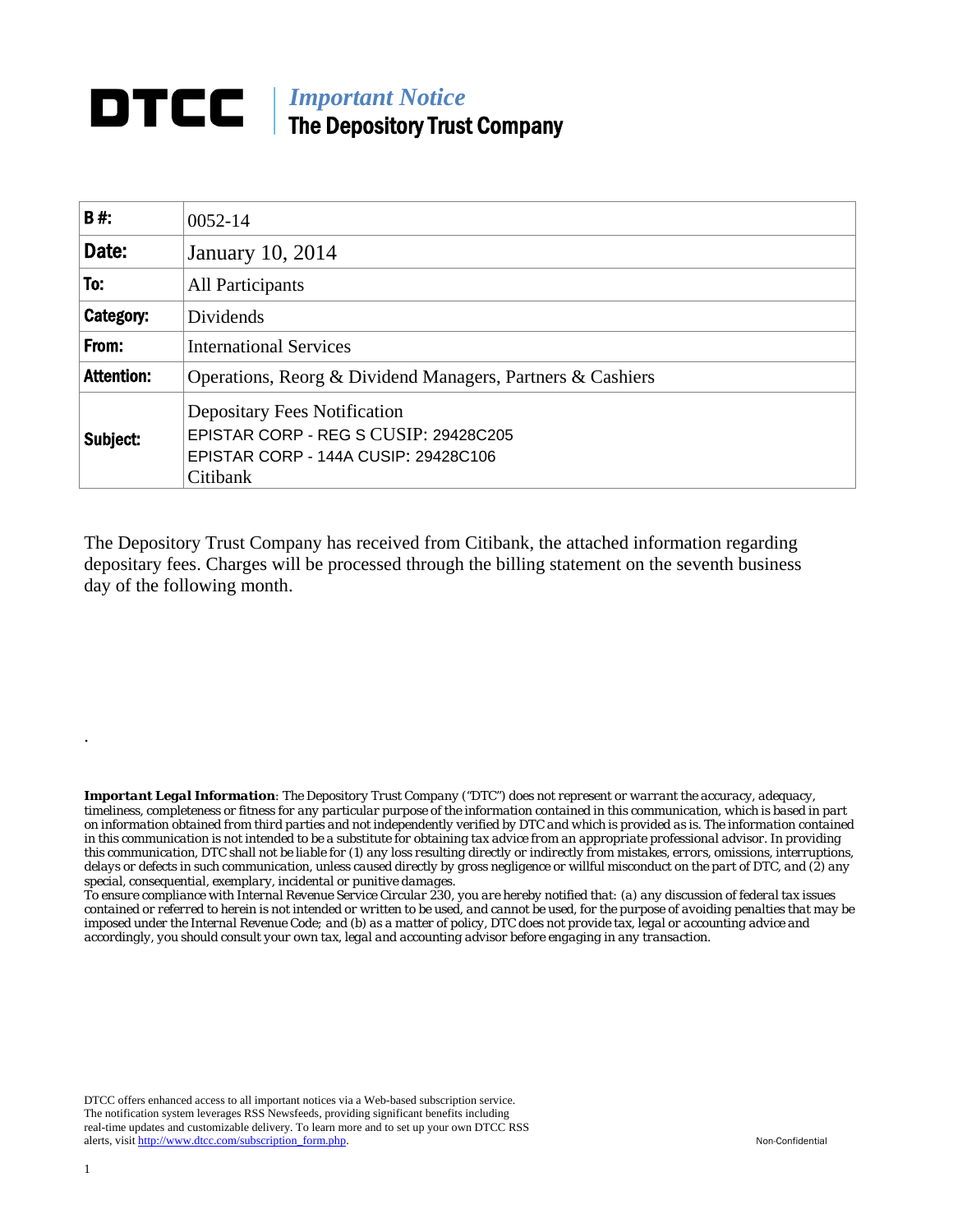

## **DEPOSITARY SERVICE FEE ANNOUNCEMENT**

**To the holders of : EPISTAR CORP - 144A**

**DATE : 1/07/2014**

**Please be advised of the following Depositary Service Fee ("DSF")**

| <b>DR PROGRAM:</b>       | <b>EPISTAR CORP - 144A</b> |
|--------------------------|----------------------------|
| <b>CUSIP:</b>            | 29428C106                  |
| ISIN:                    | US29428C1062               |
| <b>COUNTRY:</b>          | <b>TAIWAN</b>              |
| <b>RATIO:</b>            | 5:1                        |
| <b>DSF RECORD DATE:</b>  | 2/14/2014                  |
| <b>DSF BILLING DATE:</b> | 3/31/2014                  |
| <b>RATE PER DR:</b>      | \$0.02 per GDS held        |

=========================================================================================

Citibank (the "Depositary") hereby represents and warrants to The Depository Trust Company ("DTC") that it may collect and receive, pursuant to the terms and conditions of the Deposit Agreement(s) (the "Agreement(s)"), each dated as of 9/22/2009 by EPISTAR CORP - 144A and the Depositary, a service fee

per share in accordance with the table below (the 'Representation'):

| $\vert$ Depositary $\vert$ DTC # $\vert$ |     | Security Name       | <b>CUSIP</b>     | Security<br>$T$ <sub>V</sub> pe | Fee      | Record Date | <b>Billing Period</b> |
|------------------------------------------|-----|---------------------|------------------|---------------------------------|----------|-------------|-----------------------|
| Citibank                                 | 953 | EPISTAR CORP - 144A | <b>29428C106</b> | GDR                             | $0.02\,$ | 2/14/2014   | 3/31/2014             |

The Depositary hereby instructs DTC to collect and pass-through such fee(s) to the Depositary (the "Instruction").

Depositary hereby agrees to indemnify and defend DTC and its respective officers, directors, employees, agents and attorneys (the "Indemnitees") against, and hold the Indemnitees harmless from, any and all \*Losses and/or\*\*Legal Actions suffered or incurred by the Indemnitees resulting from, relating to, arising out of, or in connection with the Representation and/or the Instruction.

\*"Losses" means and includes all losses, liabilities, damages, judgments, payments, litigations, costs and expenses (including without limitation any costs of investigation and legal fees and expenses incurred), regardless of whether or not any liability, payment, obligation or judgment is ultimately imposed against the Indemnitees.

\*\*"Legal Action" means and includes any claim, counterclaim, demand, action, suit, arbitration, inquiry, proceeding or investigation before any federal, state or foreign court or other tribunal, or any investigative or regulatory agency or SRO.

**Questions may be directed to : Keith Balwan 973-461-7038 or Mairin Swords 973-461-7037**